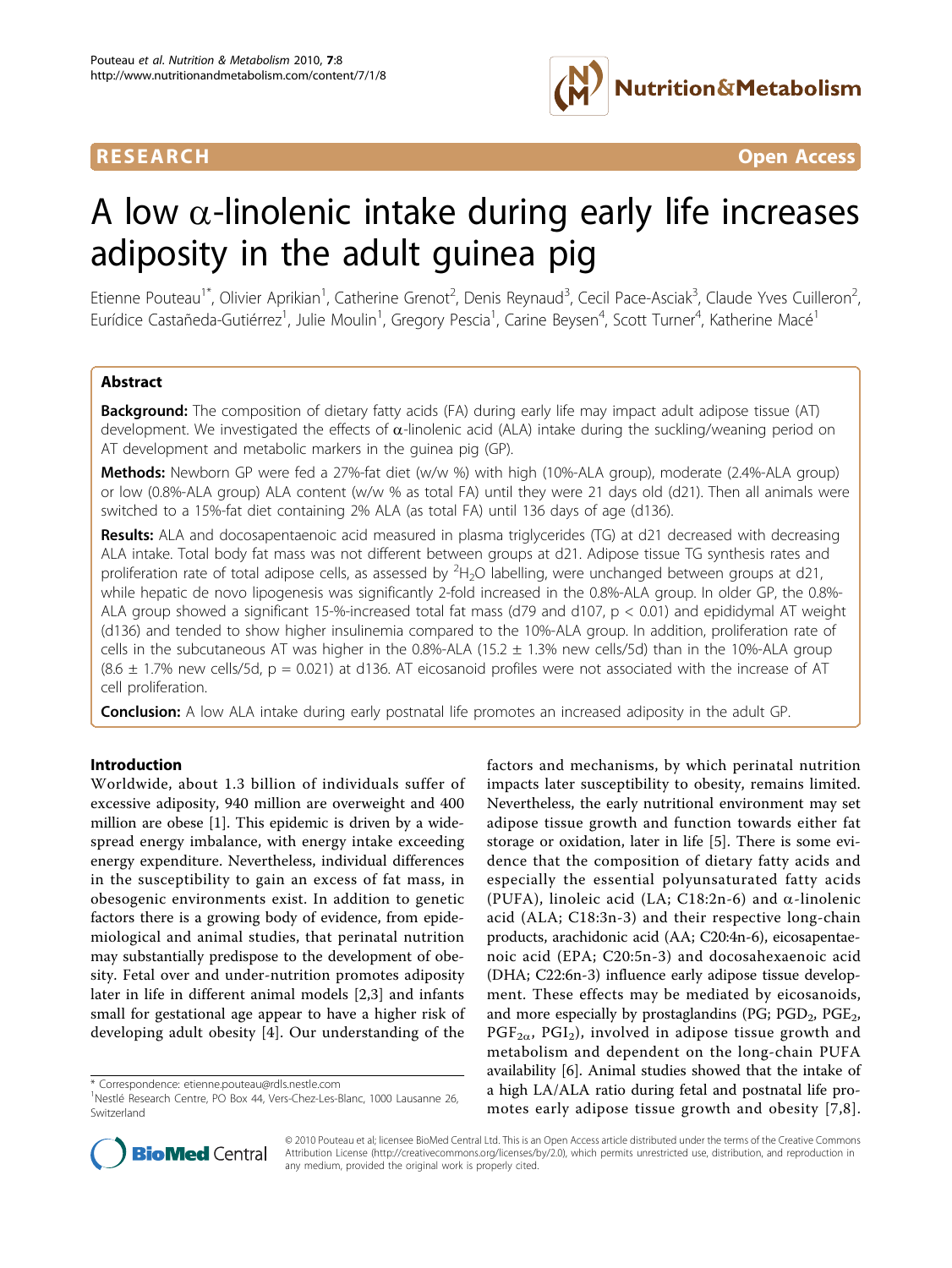Nevertheless, since enhancing the LA/ALA ratio in the diet implies either a substantial increase of LA [\[8\]](#page-7-0), a decrease of ALA [[7\]](#page-7-0) or both [[8](#page-7-0)], it is difficult to determine if the n-6 PUFA promote adipose tissue development or if the n-3 PUFA have anti-adipogenic properties. Because, the adipogenic effects of the n-6 PUFA remain controversial [\[9](#page-7-0)], we hypothesized that a low level of ALA rather than an excess of LA leads to an increased adiposity. In order to test part of this hypothesis, 3 groups of newborn guinea pigs (GP) were fed until 21 days of age with milk and pellets containing either a high (10% total FA), medium (2.4% total FA) or low but adequate (0.8% total FA) ALA content corresponding respectively to a LA/ALA ratio of 2:1, 10:1 and 30:1. The short and long term consequences of such early postnatal dietary interventions on adipose tissue development and metabolic markers were determined.

## Materials and methods

#### Animals and diets

All experimental procedures were reviewed and approved by the Swiss authorities ethical committee (authorization 1910, "Service vetérinaire du canton de Vaud"). Male and female Dunkin-Hartley guinea pigs (450-500 g of body weight) were purchased from Charles-River (Lyon, France) and housed together for mating. The guinea pigs received a commercial chow diet (Kliba 3420, Promivi Kliba SA, Kaiseraugst, Switzerland) during mating and gestation period. At birth, pups remained with their dams for 2 days, and afterwards the male pups were nourished with one of the following 27%-fat diets (w/w) differing in ALA content: 10%-ALA (high), 2.4%-ALA (moderate) or 0.8%-ALA (low, w/w % as total FA) until d21. From d2 to d4 the pups received reconstituted milk formula and from d5 to d21 food pellets. Milk formula and pellet composition is provided in Table S1, Additional file [1](#page-7-0) and the fatty acid profile is detailed in Table S2, Additional file [2](#page-7-0). From d21 to d136, all guinea pigs received a 15%-fat diet based on D22451 formulation (Research Diets, New Brunswick, NJ). Coconut oil, corn oil, palm oil and rapeseed oil (Sofinol S.A. Manno, Switzerland) were mixed with ingredients of D224521 diet. Corn starch was added (Schweizerhall Chemie, Basel, Switzerland) and lard, soybean oil and maltodextrin were removed. The diet contained 32.6% saturated fat, 39.2% monounsaturated fat and 28.2% PUFA among them 26% LA and 2% ALA. Twenty grams of timothy hay (Bio-Serv, Frenchtown, NJ) was added weekly.

#### Study design

The male pups were randomized by body weight and assigned to 10%-ALA group ( $n = 25$ ), 2.4%-ALA group  $(n = 20)$  or 0.8%-ALA group  $(n = 25)$  during the suckling/weaning period until d21, and then all groups were fed a common diet until the end of the experiment. Body weight and food intake were recorded every morning until d21 and then every 3 d until d136. Guinea pigs were euthanized by exsanguination under isofluorane anesthesia at d21 (10 pups for 10%-ALA and 0.8%-ALA groups and 5 pups for 2.4%-ALA group) and at d136 (15 animals/group). Ten animals from 10%-ALA and 0.8%-ALA groups received deuterated water  $(^{2}H_{2}O)$ for determination of cell proliferation and lipid synthesis rate at d21 and d136 [\[10-12\]](#page-7-0). These animals received  $^{2}H_{2}O$  (99%, sterilized 0.9% NaCl, 35 mg/g of BW) intraperitoneally 5 d before euthanasia, thereafter, they drank 8% deuterated water ad libitum until euthanasia. Blood (200 μL) was collected from the aorta in heparinised vials. Bone marrow from the femur of the hind limb (flushed by 0.9%-NaCl-water using a 25G-needle-seringe), adipose tissue, and liver were collected (about 50 mg) and weighed. All tissues and plasma were kept at -80°C until analyses. Additionally and for the other animals, venous blood was collected from the saphenous vein prior sacrifice for metabolite analyses. Retroperitoneal, epididymal, interscapular and subcutaneous adipose tissue, as well as the liver and the pancreas were collected and weighed. The body composition of animals was determined at regular intervals.

#### Analytical procedure

#### Fatty acid (FA) analysis

Total lipids of diet and plasma were extracted, and FA profile of plasma phospholipids (PL) and TG was determined in 4 animals per group as previously described [[9\]](#page-7-0).

#### Biochemical assays

Plasma TG, FFA and glucose concentrations were analyzed with commercially available kits (Roche Diagnostic, Basel, Switzerland; Wako Chemicals, Richmond, VA and Sigma, Buchs, Switzerland, respectively).

#### Guinea pig insulin purification and immunization

Guinea pig insulin was isolated from frozen pancreas according to Yip & Ottensmeyer [\[13](#page-8-0)]. Purification was improved by three successive chromatographies during which the insulin-containing fractions were detected by measurement of the radioactivity of 125I bovine insulin added as tracer. The overall yield was 2.5 mg of purified insulin per 20 pancreas of guinea pig. Degree of purity of purified insulin was first controlled by reverse-phase HPLC (300-5-C18 column, Macherey-Nagel, France) that showed the presence of a major protein peak (>90%) and by SDS-PAGE using the Schägger and von Jagow method [\[14\]](#page-8-0), adapted for the separation of low molecular mass proteins and peptides ( $\leq 10$  kDa). After silver nitrate staining, the gel showed the presence of a single intense band with an apparent mass of 6 kDa, in agreement with the molecular mass of insulin. The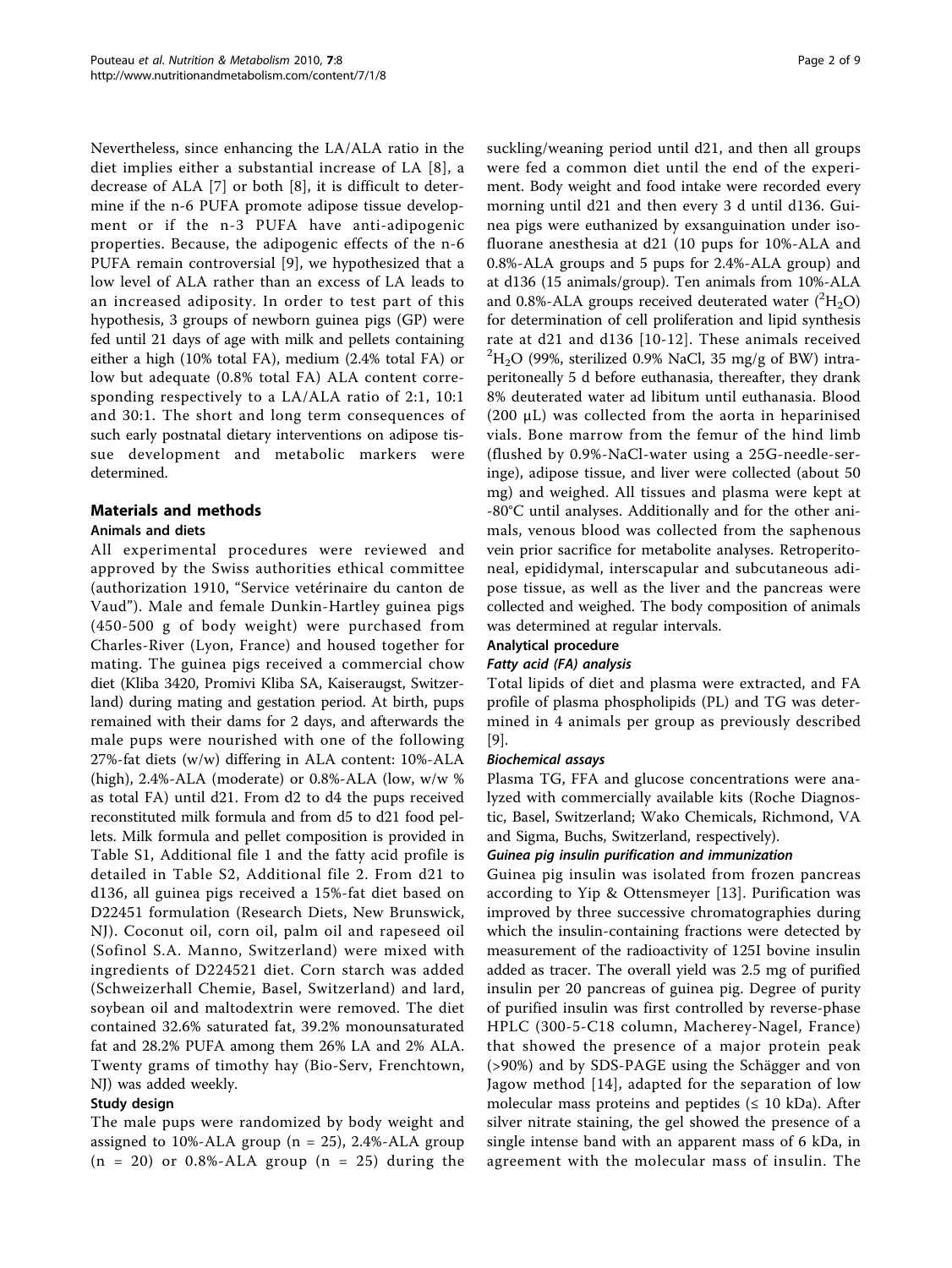degree of purity was higher than 90%. An electrospray mass spectrum of the purified fraction showed the presence of three multicharged [M+nH+] ions corresponding to a single protein of molecular mass M of 5778.5, in agreement with the mass of 5778.4, calculated for guinea pig insulin. A radioactive insulin tracer was prepared by radioiodination of 3 μg of purified insulin with 400 μCi of 125I iodine using the chloramine T method in the conditions employed for the radiolabeling of bovine insulin. Radiolabeled insulin was purified on Sephadex G50 column and a fraction corresponding to the top of the radioactive peak was collected and used as tracer to test rabbit antibodies. Immunization of rabbits was initiated by 4 successive injections. After the first six months of immunization titers of both rabbits were measured at 1/10,000 and remained stable up to now (one year of immunization). An estimation of the specificity was done by the determination of cross-reactivity with human, bovine, rabbit and mouse sera that showed no cross-reaction with human, bovine and mouse sera.

#### Radio-immunoassay (RIA) for guinea pig insulin

RIA was developed with rabbit antiserum incubated with the radioactive 125I insulin tracer and different concentrations of purified insulin as standard hormone. The assay was performed with serum or plasma obtained after collection of blood samples on EDTA. Owing to the low concentrations observed in young guinea pigs, the standard curve was established with eight concentrations of standard insulin ranging from 0.5 to 100 ng.mL-1. The best standard curve was obtained with an amount of 35'000-cpm/per tubes. Rabbit antiserum at a dilution of 1/10,000, were found to be suitable for the establishment of the standard curve. Incubation for 20 hours at 20°C led to the highest bound fractions along with the lowest non-specific binding. The RIA program of the gamma counter was employed using the LOGIT/log curve fitting. Reproducibility and accuracy (spiking and dilution test) controls were performed to assess of the values of insulin concentration. The RIA developed with rabbit antibodies showed a sensitivity of 1 ng.mL $^{-1}$ .

#### The pancreatic insulin content

The insulin was extracted from pancreas by acid-ethanol solution at -20°C overnight [\[15](#page-8-0)]. The insulin content in the supernatant was assessed by above developed RIA method and expressed in  $ng.\mu g^{-1}$  of protein.

#### Eicosanoid analysis

Adipose tissue (50 mg) was homogenized with distilled ethanol (3 mL) as previously detailed [[9](#page-7-0)]. The lipid supernatant was then dried under nitrogen, dissolved with 50 μL of ethanol/1 mL water and extracted with ethyl acetate after acidification. The ethyl acetate extract was dried and dissolved in acetonitrile/water for analysis of eicosanoids by liquid chromatography-mass spectrometry (LC-MS/MS) using selected ion monitoring [\[9](#page-7-0)].

Determination of deuterium enrichments in DNA and lipids The measure of <sup>2</sup>H-enrichments in DNA and in lipids has been previously detailed [\[11](#page-7-0),[16,17\]](#page-8-0). Briefly, cellular DNA from the adipose depot  $(> 20$  mg of tissue) was isolated. After sequential hydrolysis genomic deoxyribose moiety was obtained from deoxyadenosine. Deoxyribose was then acetylated into pentose-tetraacetate derivative and analyzed by gas chromatograph/mass spectrometer (GC/MS, Hewlett-Packard, Palo Alto, CA) for measurement of  ${}^{2}$ H-isotope enrichments [[17\]](#page-8-0). Separately, adipose TG were isolated for analyses of  ${}^{2}$ Henrichments of TG-glycerol and of TG-palmitate by GC/MS as described elsewhere [\[12,](#page-7-0)[18](#page-8-0)-[20](#page-8-0)]. Deuterium enrichment in body water was measured from plasma (20 μL) as described previously [[21\]](#page-8-0). Standard curves of known <sup>2</sup> H-enrichments (EM1 in % excess) of the meta-bolites were used to assess <sup>2</sup>H-isotope enrichments [\[20](#page-8-0)]. Calculations of fractional synthesis rates

Use of  ${}^{2}H_{2}O$  incorporation for the measurements of DNA replication rate (cell proliferation rate), TG-glycerol synthesis rate (all-source TG turnover) and TGpalmitate synthesis rate (all-source DNL) has been described [[12,](#page-7-0)[20](#page-8-0)]. The method counts the cell divisions that occurred during the labeling period. The fractional proliferation rate of adipose tissue cells (fractional synthesis rate,  $FSR_{cell}$  in % new cell/5 d) identical to the fraction of newly synthesized DNA was calculated as the  $^{2}$ H-enrichment in adipose tissue DNA divided by  $^{2}$ Henrichment in bone marrow DNA [[11,](#page-7-0)[22](#page-8-0)]. The principle for calculating the fractional synthesis rate of TG  $(FSR_{TG})$  in adipose tissues is that TG that were synthesized from endogenous alpha-glycerol phosphate before  ${}^{2}H_{2}O$  was present, do not contain covalent C- ${}^{2}H$  label in their glycerol moiety, thereby allowing the proportion of newly synthesized vs. pre-existing TG to be assessed [[20\]](#page-8-0). Glycerol kinase in the liver overestimates the calculation of  $FSR_{TG}$  in the liver. The  $FSR_{TG}$  (in % new TG/5 d) was calculated from the ratio of  $EM1_{TG}$  to  $A_1^{\infty}$ , where  $EM1_{TG}$  is <sup>2</sup>H-enrichment for glycerol at 5 d, and  $A_1^{\infty}$  is the maximal <sup>2</sup>H-enrichment for glycerol [\[12\]](#page-7-0). The fractional synthesis rate of palmitate (DNL contribution to palmitate,  $FSR_{\text{palmitate}}$  in % new palmitate/5 d) in TG was calculated from the label <sup>2</sup> H-incorporation from water into TG-palmitate using MIDA (mass isotopomer distribution analysis) [[23\]](#page-8-0).

#### Body composition

Body composition of pups was determined at 2, 21, 51, 79, 107 and 128 days of age using a 0.05-Tesla-Magnetic Resonance Imaging (EchoMRITM 400, Echo Medical Systems, Houston, TX, US). Calculation and interpretation were performed according to Taicher GZ [[24\]](#page-8-0) and Tinsley FC [[25](#page-8-0)].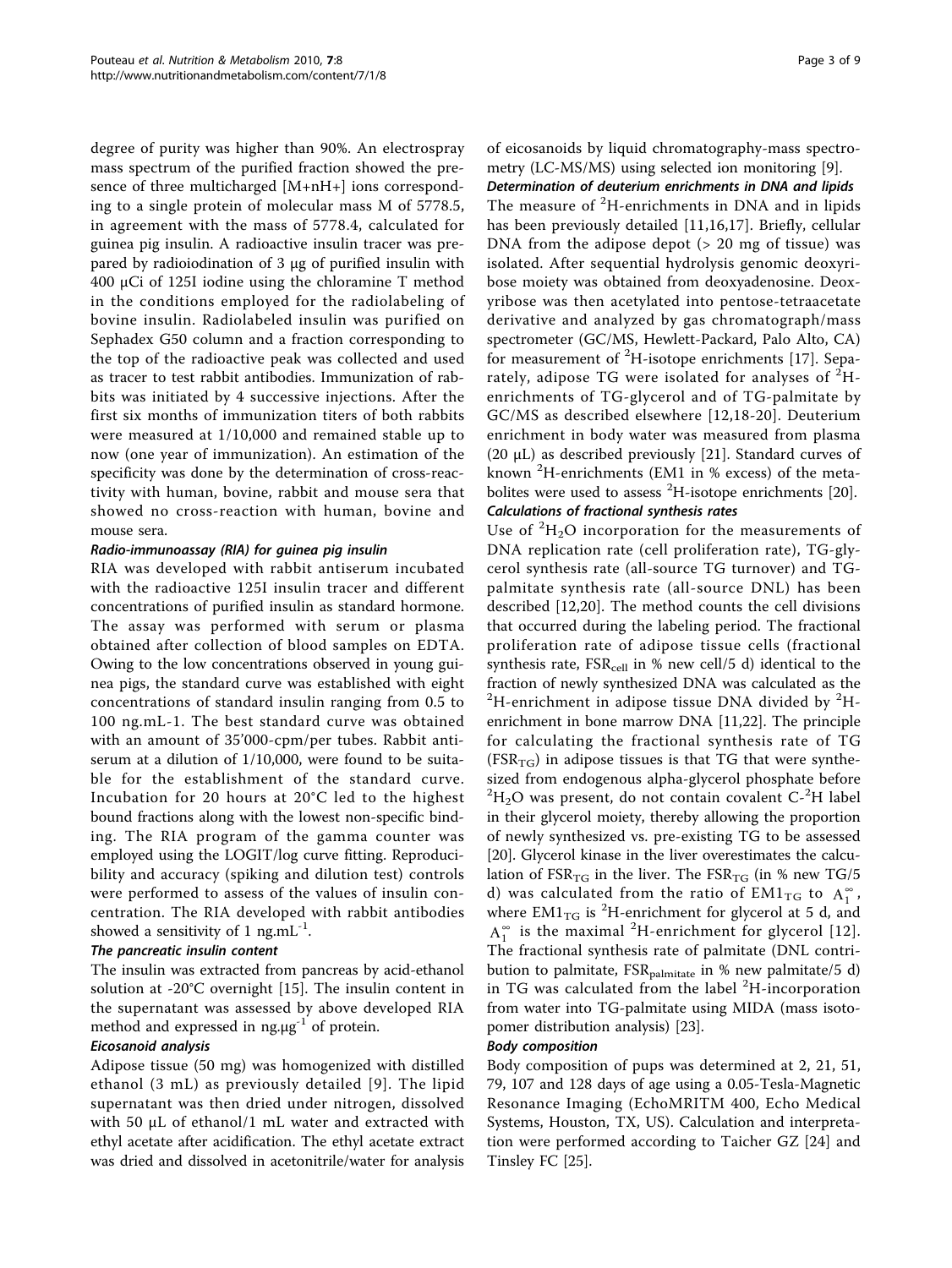#### Statistical analysis

According to distribution of data, non-parameteric tests were used for most outcomes (Global kruskal-Wallis tests and Mann-Whitney-Wilcoxon tests for pairwise comparisons). Outcomes were expressed as Median and Standard Error of the Median (SEmedian) based on the robust Sn of Rousseeuw. Comparisons of tissues based on eicosanoids were done using Wilcoxon Signed Rank tests. A low number of data on the FA profile was sufficient to illustrate differences, although low number of data involves cautious interpretation. A parametric mixed model was used for NMR analysis, with subject as random effect. These parameters are thus described by the Mean and the Standard Error of the Mean (SEM).

#### Results

Food intake was not different between groups. The mean cumulative food intake was  $118.1 \pm 5.8$  g (10%-ALA), 124.6 ± 7.0 g (2.4%-ALA) and 125.1 ± 10.7 g (0.8%-ALA group) from d9 to d18 and was 3013.3  $\pm$ 228.7 g (10%-ALA), 3138.6 ± 166.2 g (2.4%-ALA) and 3231.4 ± 119.9 g (0.8%-ALA group) from d23 to d129.

Fatty acid profile of plasma lipids was determined at the end of the dietary intervention period (d21). Inclusion of 10% ALA in the diet resulted in its increase in plasma TG and PL (TG: 4.40 ± 0.35%; PL: 0.80 ± 0.26%, figures [1A](#page-4-0) and [1B\)](#page-4-0), but the increase was not significant with the addition of 2.4% ALA (TG:  $2.25 \pm 0.23$ %; PL: 0.20 ± 0.01% and TG: 1.25 ± 0.37%; PL: 0.15 ± 0.07% for 2.4% ALA and 0.8% ALA, respectively). The proportion of total C20-22 n-3 PUFA, including eicosapentaenoic acid (EPA), docosapentaenoic acid (DPA) and docosahexaenoic acid (DHA), in plasma TG (figure [1A](#page-4-0)) and PL (figure [1B](#page-4-0)) tended to decrease with decreasing ALA intake, but this effect did not reach statistical significance ( $p = 0.09$  and  $p = 0.07$  for PL and TG, respectively), except for DPA in TG and for EPA in PL. The 0.8%-ALA group  $(0.01 \pm 0.01 \text{ mol}$ %) had lower DPA in TG than both other groups  $(2.4\%$ -ALA:  $0.20 \pm 0.12$ , p < 0.05 and 10%-ALA:  $0.20 \pm 0.01$  mol %, p = 0.06). For EPA in PL, there was a significant difference between 10%-ALA group (0.10 ± 0.01 mol %) and 0.8%-ALA group  $(0.01 \pm 0.01 \text{ mol } \%)$ , p = 0.018). As expected, there was no difference in plasma LA between groups and increasing ALA intake did not modify the proportion of n-6 PUFA (figures [1C](#page-4-0) and [1D\)](#page-4-0).

The body weight (BW; 10%-ALA: 869.3  $\pm$  54.2 g; 2.4%-ALA: 860.7 ± 29.6 g and 0.8%-ALA group: 902.3 ± 25.7 g at d136) and BW gain (data not shown) did not differ between groups during the course of the experiment.

Decreased intake of ALA during early life resulted in increased body fat at 136 days; Figure [2](#page-5-0) shows the fat mass evolution during the course of the study expressed as g (figure [2A\)](#page-5-0) or % body weight (figure [2B\)](#page-5-0). While no differences were observed at the end of the dietary intervention period (d21), older guinea pigs in the 0.8%-ALA group had or tended to have more fat mass than those in the 10%-ALA group at d79 (figure [2A](#page-5-0):  $+20.3$  g, p = 0.08; figure [2B:](#page-5-0)  $+2.6\%$ , p < 0.01), at d107 ( $+29.9$  g, p < 0.05;  $+2.8\%$ ,  $p < 0.01$ ) and at d128 ( $+22.6$  g,  $p = 0.05$ ;  $+1.7\%$ ,  $p = 0.08$ ) and than those in the 2.4%-ALA group at d128 (+24.2 g,  $p < 0.05$ ; +2.2%,  $p < 0.05$ ).

Likewise, at d 136, epididymal AT was or tended to be heavier in the 0.8%-ALA than in the 10%-ALA (+0.19 g/ 100 g BW, p < 0.05) and the 2.4%-ALA group (+0.16 g/ 100 g BW,  $p = 0.05$ ). The interscapular AT weight also was higher in the 0.8% than in the 2.4%-ALA groups  $(+0.18 \text{ g}/100 \text{ g BW}, p < 0.01)$ . The weights of epididymal, interscapular and retroperitoneal AT relative to BW were not different between groups at d21 (Table S3, Additional file [3\)](#page-7-0). The liver weight as well as the pancreas weight did not differ between groups at d21 and d136 (data not shown).

The fractional proliferation rates (FSR) of cells, measured in the retroperitoneal and epididymal AT, were unchanged between 10%-ALA and 0.8%-ALA groups at both d21 and d136 (Table 4, Additional file [4](#page-7-0)). Nonetheless, the cell proliferation rate in the subcutaneous AT was higher in the 0.8%-ALA group compared to the 10%-ALA group at d21 (2.1-fold higher; not significant) and d136 (1.8-fold higher;  $p = 0.021$ ) (Table 4, Additional file [4](#page-7-0)).

The de novo lipogenesis (DNL) and synthesis rate of TG in the different adipose fat pads did not differ between the 10%- and 0.8%-ALA groups at d21 (Table 5, Additional file [5\)](#page-7-0). A higher hepatic DNL ( $P < 0.001$ ) was observed at d21 in guinea pigs fed 0.8%-ALA intake compared to 10%-ALA intake (Table 5, Additional file [5\)](#page-7-0). No difference was observed in DNL or synthesis rate of TG in hepatic or adipose tissues between groups at d136 (Table 5, Additional file [5\)](#page-7-0).

The arachidonic acid (AA) and most eicosanoid concentrations determined in retroperitoneal and subcutaneous fat pads were not different between the groups (Table 6, Additional file [6](#page-7-0)). An exception was observed for PGE2 and PGJ2 that were both significantly higher after medium vs low ALA intake at d136 (Table 6, Additional file [6](#page-7-0)). In order to evaluate the AT differences, the groups were combined and the eicosanoid profile was compared between the fat depots at both ages. At d21, AA, 6-keto-PGF<sub>1 $\alpha$ </sub> and PGJ<sub>2</sub> concentrations were 1.6-fold  $(244.7 \pm 24.9 \text{ vs } 149.6 \pm 14.0 \text{ ng}/50$ mg AT, p < 0.01), 3.7-fold (1.95 ± 0.10 vs 0.52 ± 0.09 ng/50 mg AT,  $p < 0.0001$ ) and significantly (0.015  $\pm$ 0.001 vs 0.001 ± 0.001 ng/50 mg AT, p < 0.0001) higher in the retroperitoneal AT when compared to the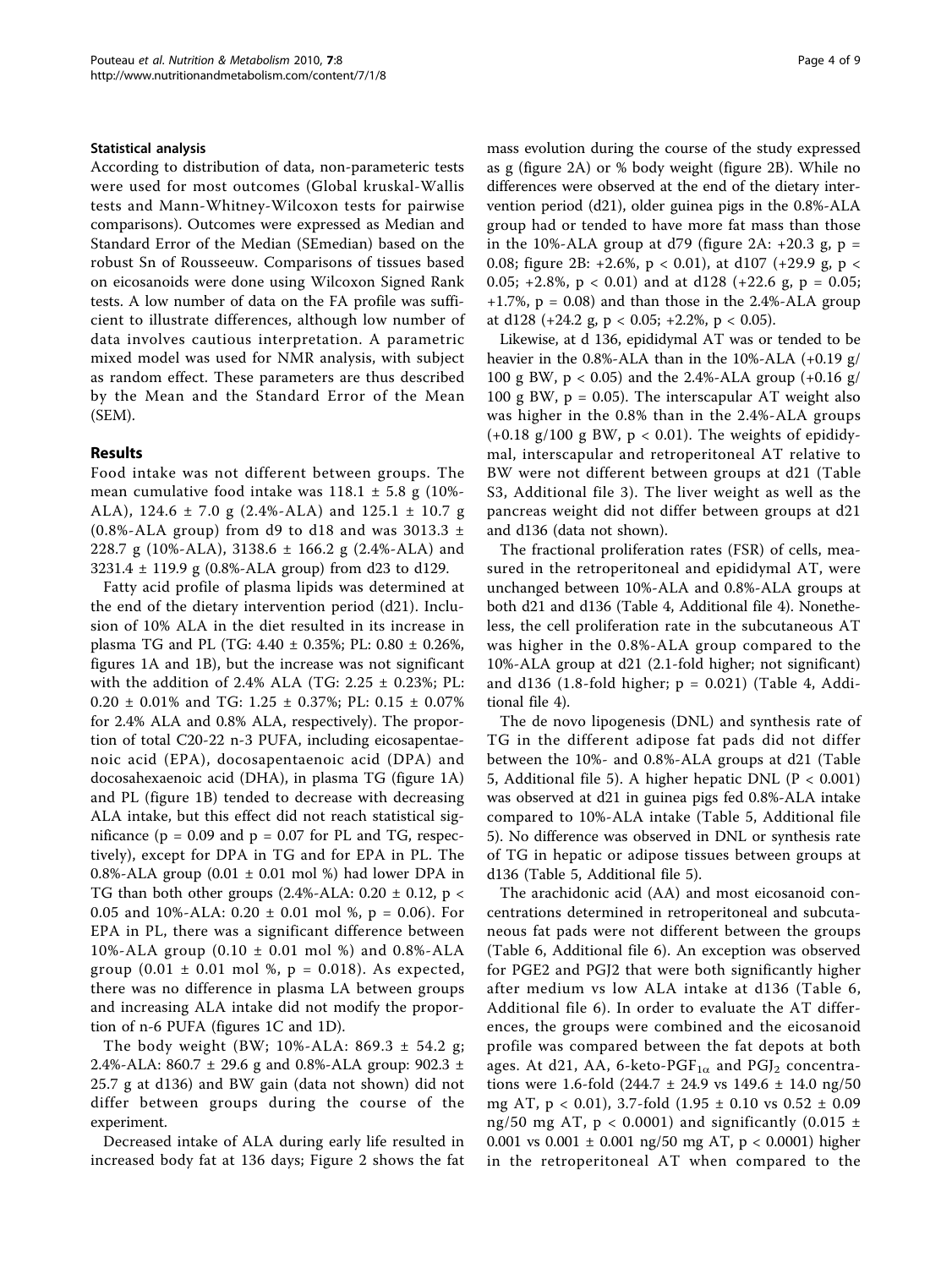<span id="page-4-0"></span>

subcutaneous one, respectively. At d136, the difference of  $PGJ<sub>2</sub>$  concentrations was even higher between the retroperitoneal  $(1.53 \pm 0.35 \text{ ng}/50 \text{ mg AT})$  and subcutaneous  $(0.01 \pm 0.01 \text{ ng}/50 \text{ mg AT}, p < 0.0001)$  AT. In addition, 6-keto-PGF<sub>1 $\alpha$ </sub>, PGE<sub>2</sub> and PGF<sub>2 $\alpha$ </sub> were 1.5-fold (p < 0.001), 23-fold (p < 0.0001) and 1.6-fold (p < 0.0001) higher in the retroperitoneal vs subcutaneous AT (data not shown).

The plasma FFA were not different between groups at d21 (data not shown) or at d136 (10%-ALA, 17.6  $\pm$  0.7; 2.4%-ALA, 18.0 ± 0.6 and 0.8%-ALA group, 18.0 ± 1.1  $mg.dL^{-1}$ ). The plasma TG concentrations were unchanged at d21 (data not shown) but were 1.3-fold lower in the 0.8%-ALA vs 10%-ALA (1.31 ± 0.05 vs 1.78  $\pm$  0.21 mmol.L<sup>-1</sup>, p < 0.05) and vs 2.4%-ALA group  $(1.61 \pm 0.15 \text{ mmol.}L^{-1})$ , not significant), at d136. There were no differences in plasma insulin concentrations between groups at the end of the suckling/weaning

period (figure [3A](#page-5-0)). At d136 (figure [3B](#page-5-0)) the 0.8%-ALA group (6.8  $\pm$  1.5 ng.mL<sup>-1</sup>) showed about 1.5-fold higher concentrations of plasma insulin when compared with other groups  $(2.4\%$ -ALA,  $4.3 \pm 1.3$  and  $10\%$ -ALA group,  $5.1 \pm 1.7$  ng.mL<sup>-1</sup>, not significant). Similar results were observed regarding the pancreatic insulin content. The 0.8%-ALA group showed about 1.6-fold increase in the pancreatic insulin content  $(3.5 \pm 0.8 \text{ ng.}\mu\text{g}^{-1})$  of protein) when compared to the 10%-ALA group  $(2.2 \pm 0.3 \text{ ng.}\mu\text{g}^{-1})$ of protein,  $p = 0.06$ , not significant) at d136 (figure [3B](#page-5-0)). There were no significant differences in plasma glucose between groups at d21 (data not shown) and neither at d136 (10%-ALA, 112.0 ± 3.3; 2.4%-ALA, 110.0  $\pm$  6.7 and 0.8%-ALA group, 104.5  $\pm$  4.6 mg.dL<sup>-1</sup>).

#### **Discussion**

To our knowledge this is the first study showing that dietary ALA intake during the suckling/weaning period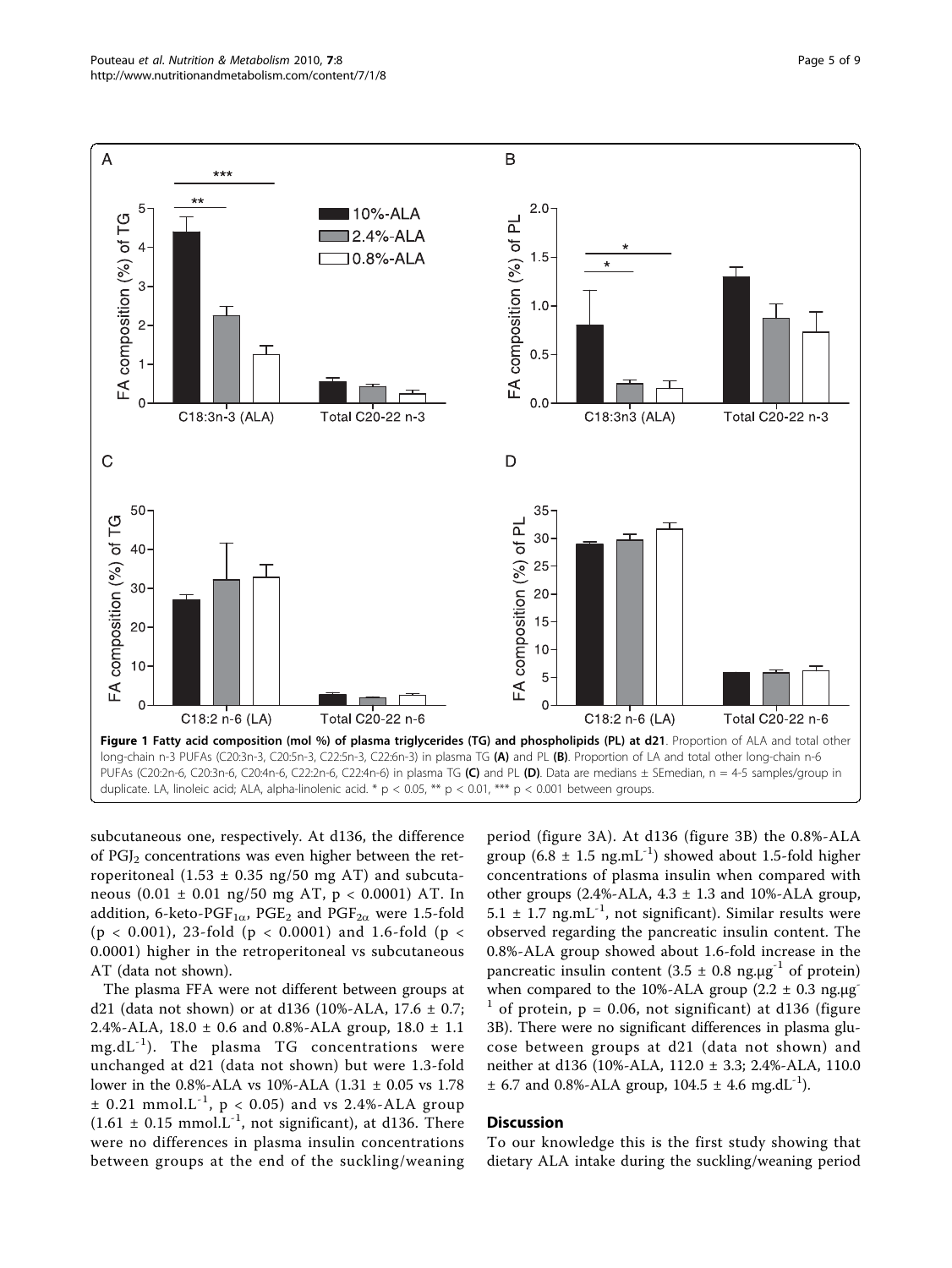influences fat mass development later in life; the lowest dietary ALA intake programming the highest adiposity

in the adult guinea pig.

In our study, the adipose tissue development was not impacted during the period of dietary intervention with different ALA levels. Indeed, the fat mass and adipose tissue weight at d21 were not different between the high, moderate and low ALA fed guinea pigs. Our results are in agreement with Korotkova et al. who showed that offspring of rat dams, fed a 6.2% ALA (total FA) enriched diet during the gestation and suckling period, did not differ in AT weight at 3 weeks of age compared to a low ALA diet with the same amount of dietary lipids [\[8](#page-7-0)]. On the contrary, the dietary intake

of chia seed (rich in ALA) decreased adiposity in adult rats fed an obesegenic diet [\[26](#page-8-0)]. Interestingly this effect was associated with a large increase in plasma lipid n-3 LC-PUFAs (EPA and DHA), known to have anti-adipogenic effects [\[27\]](#page-8-0), probably through inhibition of the proliferation of adipose tissue cells [[27](#page-8-0)]. While no one can exclude that ALA has its own specific physiological effects on AT development, it is tempting to speculate that these effects are more dependent on its long-chain products. Unlike other rodents and similarly to humans, the efficiency of ALA conversion into its long-chain products is limited in guinea pigs [\[28\]](#page-8-0). As previously shown in AT and other tissues of the guinea pigs [[29\]](#page-8-0), we observed in our study a higher ALA proportion in plasma TG and phospholipids with an increasing ALA intake but with a limited increase of >C20 n-3 PUFA. Indeed, EPA, DPA or DHA represents less than 0.8% of

<span id="page-5-0"></span> $\overline{A}$ 250 200 Fat mass (g) 150 100  $10%$ -ALA 2.4%-ALA 50 0.8%-ALA  $\overline{0}$ 20 40 60 80 100 120 140 Days B 10%-ALA  $2.4%$  ALA 30 10.8% ALA  $=$ at mass  $(%$ 20  $10$  $\Omega$  $\overline{21}$  $79$  $107$  $128$ Days Figure 2 Fat mass evolution. (A) Fat mass (q) evolution from d21 to 128. (B) Fat mass (% of body weight) at 21, 79, 107 and 128 days. Data are means  $\pm$  SE, n = 15-20 guinea pigs/group.  $^+$  indicates p < 0.05 between the 0.8%-ALA and 2.4%-ALA or 10%-ALA groups.  $*$  indicates  $p < 0.05$  and  $**$  indicates  $p < 0.01$  between the 0.8%-ALA and 10%-ALA groups.

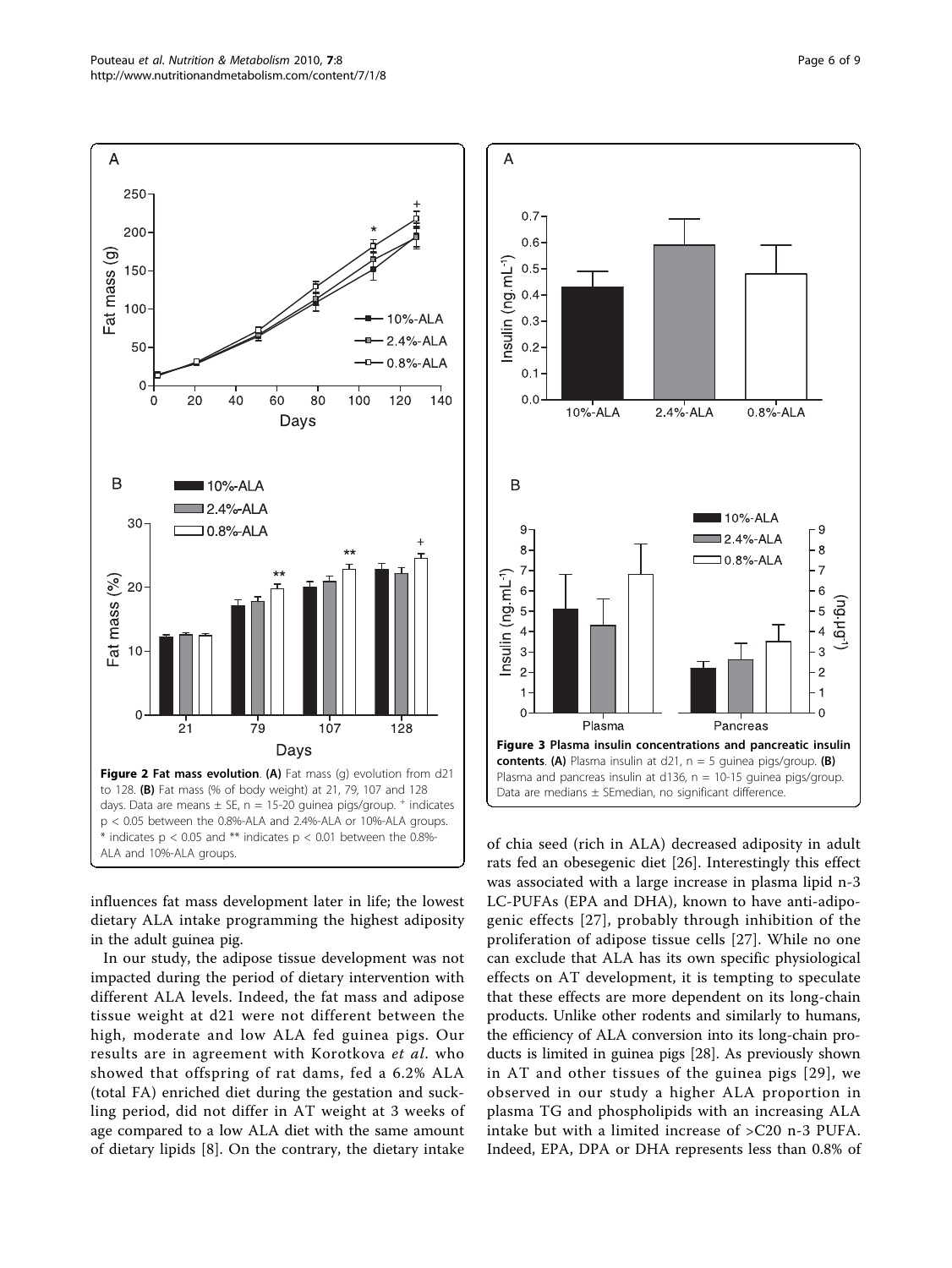total FA in our study, even in the group with the highest ALA intake, and could explain the absence of impact on the adipose tissue development of the 21-day old guinea pigs. Previous studies have indicated that n-3 LC-PUFAs enriched diets diminish the hepatic enzymatic activities of endogenous fatty acids synthesis [[30\]](#page-8-0) associated with a decrease in plasma TG [[31,32](#page-8-0)]. In the present study, the high ALA intake induced a 2-fold reduction of fractional DNL in the liver at d21 with no impact on total plasma TG concentration. A higher >20 n-3 PUFA plasma concentration during the high ALA intake could modulate transcription factors in the liver. It is possible that that >20 n-3 PUFAs reduce DNL by down-regulating SREBP-1 (sterol regulatory element-binding protein-1) and activating PPAR alpha (peroxisome proliferatoractivated receptor alpha) as shown by previous studies [[33](#page-8-0)]. To explain no difference on total plasma TG, we considered that fatty acids for TG synthesis come from the DNL, the dietary source or from the adipose tissue lipolysis. Based on the calculation of the FA contribution from DNL to TG synthesis (ratio of DNL to TG FSR), we estimated that the contributions from the dietary source plus the adipose tissues were 72% and 87% for the low and high ALA groups, respectively [[10\]](#page-7-0). Since dietary FA contributed equally between groups, plasma TG containing FA from the adipose tissue may have been greater in the high ALA group compared with low ALA group at d21. It is possible that more plasma TG containing FA from the adipose tissue was utilized by the liver or muscle (e.g. for oxidation). Further analysis of VLDL-TG (very large density lipoprotein-TG) secretion and removal rates in and from the circulation could clarify the unchanged plasma TG. Ultimately the fat mass was unchanged between the groups at the end of the suckling/weaning diet treatment.

The long-term adipogenic effect of a low ALA intake during early postnatal life seems to be more pronounced on subcutaneous than visceral AT. Indeed, the 2 to 3% differences of total fat mass found between the low and high ALA group at d107 and d128 may not be explained by the observed difference of epididymal fat pad weights, knowing that the visceral fat depots (calculated by summing the weight of epididymal, retroperitoneal and mesenteric AT) represent only about 18% of total fat mass in the adult GP. The subcutaneous adipose tissue which represents the major fat depot in adult (about 80%) revealed a significant increase in cell proliferation in adults after the 0.8% ALA versus 10% ALA postnatal diet treatment. No hyperplasia was noticed in other fat depots after 0.8% ALA intake. This supports a specific role of the subcutaneous adipose tissue. Previous studies indicated a direct effect of n-3 fatty acid enriched diet on decreasing adipocyte differentiation and increasing apoptosis in vitro [[34\]](#page-8-0) and in high-fat fed rats [\[35\]](#page-8-0). In the present study, we could not measure the deuterium enrichment decay in DNA to determine the apoptosis rate that could have been lowered in subcutaneous AT of the adult GP of low ALA group. On the contrary, we observed a clear imprinted effect of low ALA early intake on increasing the cell proliferation rate by 75% versus high ALA early intake in the subcutaneous AT of adult GP. In addition, we showed a transient increase of hepatic DNL in the low ALA group at d21 that could be involved in the imprinting mechanism. Further investigations are needed to clarify the mechanism.

Interestingly, the 0.8% ALA group had higher insulin at the end of the experiment, though the differences between groups did not reach statistical significance due to a high variability. This tendency for higher insulinemia is probably linked to an increased adiposity, as known for other animal species and human. We found a positive correlation between insulin (expressed as log) and fat mass in the adult guinea pigs (Pearson  $r = 0.77$ , p < 0.0001). Although all in a normal range [[36\]](#page-8-0), plasma TG were significantly higher in the high versus medium and low ALA groups at d136. This was not associated with an increased adipose tissue FSR of total TG in the high ALA group. Previous studies showed the capabilities of n-3 LC-PUFAs to modulate lipolysis and consequently alter TG level [[27](#page-8-0),[37\]](#page-8-0). Although we described a possible imprinted effect in the present study, the increased plasma TG could be due to an increased lipolysis to support a lower fat mass in the adult GP of high ALA group.

The mechanism by which a low ALA intake programs an excess of adipose tissue is unclear. It may imply cell proliferation as indicated in the present study by the increase of fractional proliferation rate of cells in the subcutaneous AT. Because eicosanoids are modulated by LC-PUFAs and are involved in the differentiation and proliferation of adipose tissue cells we expected to see differences between groups [\[38\]](#page-8-0). Beside the large differences between the types of fat depots (visceral vs subcutaneous) on eicosanoid levels, we found only minor changes between groups and none in subcutaneous AT. Further studies are definitely needed to understand the mechanism by which early dietary ALA impacts adipogenesis and lipogenesis later in life. The Guinea Pig represents a good model to the human term newborn [[39\]](#page-8-0) but shows some experimental limitations due to the lack of commercially available immunological kits and epigenetic markers. This may change with the recent first release of the genome sequencing and assembly of the Guinea Pig [\[40](#page-8-0)]. Future investigations using the Guinea Pig model will help understanding the mechanisms by which early nutrition may program adiposity later in life. It would be also interesting to evaluate whether the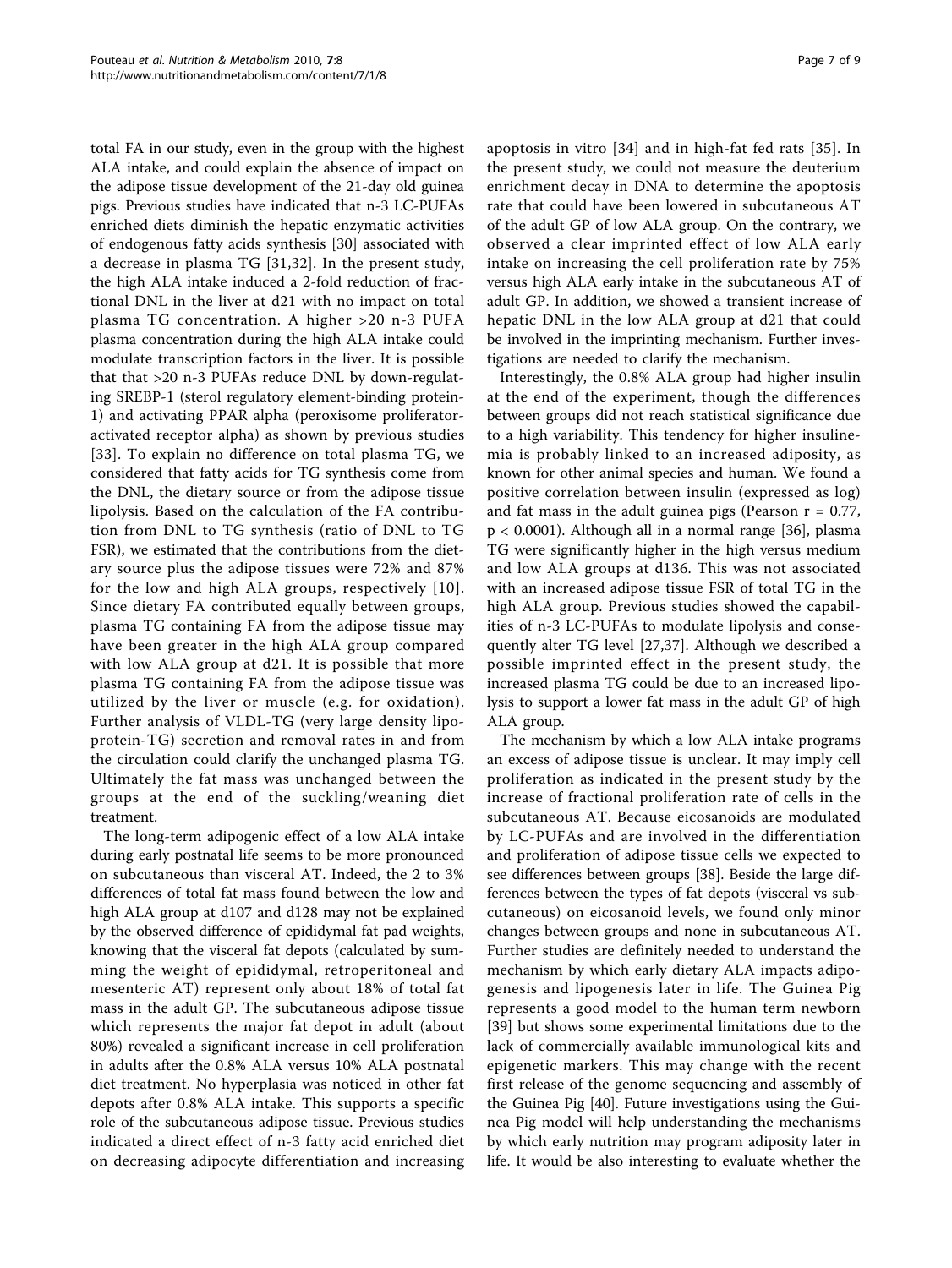<span id="page-7-0"></span>programming effect of a low ALA intake may have been more pronounced with dietary interventions including gestation and/or with more obesogenic post-weaning diets (e.g., high fat/high sucrose diet).

Our main finding shows that a suboptimal ALA intake during suckling/weaning promotes the susceptibility to an increased adiposity later in life. It is important to note that the ALA diet (0.8% total FA; 0.16 g ALA/100 g diet), used for the low intake group, does not correspond to a deficient diet (0.01 g/100 g diet) as previously described [\[41\]](#page-8-0). Interestingly, smoking mothers have lower ALA content in breast milk than non-smoking ones [\[42\]](#page-8-0) and maternal smoking is associated with an increased risk of late onset overweight [[43\]](#page-8-0). Consequently, if relevant to the human newborn, our findings suggest the need of recommending n-3 PUFA supplementation in the pregnant/lactating mother with a low ALA intake or at risk of suboptimal breast milk content.

#### Additional file 1: Table S1 on "Composition of milk formula and weaning diets". The file contains one table.

Click here for file

[ http://www.biomedcentral.com/content/supplementary/1743-7075-7-8- S1.DOC ]

Additional file 2: Table S2 on "Fatty acid composition of the suckling/weaning diets (milk formula and pellets)". The file contains one table.

Click here for file

[ http://www.biomedcentral.com/content/supplementary/1743-7075-7-8- S2.DOC ]

#### Additional file 3: Table S3 on "Adipose tissue (AT) weight (% body weight) at d21 and d136". The file contains one table.

Click here for file

[ http://www.biomedcentral.com/content/supplementary/1743-7075-7-8- S3.DOC1

#### Additional file 4: Table S4 on "Fractional proliferation rate of cells (in % new cells/5 days) in adipose tissue (AT) at d21 and d136". The file contains one table.

Click here for file

[ http://www.biomedcentral.com/content/supplementary/1743-7075-7-8- S4.DOC ]

Additional file 5: Table S5 on "De novo lipogenesis (DNL) and fractional synthesis rate (FSR) of TG in the liver and adipose tissues (AT) at d21 and d136". The file contains one table.

Click here for file

[ http://www.biomedcentral.com/content/supplementary/1743-7075-7-8- S5.DOC ]

#### Additional file 6: Table S6 on "Eicosanoid and AA concentrations (ng/50 mg tissue) in retroperitoneal and subcutaneous AT at d21 and d136". The file contains one table.

Click here for file

[ http://www.biomedcentral.com/content/supplementary/1743-7075-7-8- S6.DOC ]

#### Acknowledgements

We particularly thank Corinne Ammon-Zufferey and Irina Monnard for their major contribution to the animal study. We are grateful to the animal house staff, especially Massimo Marchesini, Muriel Briand and Christophe Maubert. The present work was financed by Nestec Ltd and has been carried out in the frame of the European Community project entitled "Early nutrition programming-long term follow up of efficacy and safety trials and

integrated epidemiological, genetic, animal, consumer and economic research", EARNEST, (Food-CT-2005-007036 FP 6 priority 5.4.3.1 Food quality and safety).

#### Author details

<sup>1</sup>Nestlé Research Centre, PO Box 44, Vers-Chez-Les-Blanc, 1000 Lausanne 26 Switzerland. <sup>2</sup>Institut National de la Santé et de la Recherche Médicale, ERM 322, Hôpital Debrousse, 69322 Lyon, France. <sup>3</sup>Research Institute, Rm 2032F, E McMaster Bldg, The Hospital for Sick Children, Toronto, Canada. <sup>4</sup>KineMed Ltd, 5980 Horton Street, Suite 400, Emeryville, CA 94608, USA.

#### Authors' contributions

EP wrote the manuscript and designed the use of the deuterium approach. OA designed and conducted the study. CG and CC developed the specific insulin analysis for GP. DR and CPA contributed with the eicosanoid analyses. ECG interpreted the data and drafted the manuscript. JM and GP performed the statistics. CB and ST developed the deuterium approach and did the analyses. KM directed the study and wrote the manuscript. All authors read and approved the final manuscript.

#### Competing interests

Received: 4 December 2009

EP, OA, ECG, JM, GP and KM authors work for Nestle Company.

Accepted: 29 January 2010 Published: 29 January 2010

### References

- Kelly T, Yang W, Chen CS, Reynolds K, He J: [Global burden of obesity in](http://www.ncbi.nlm.nih.gov/pubmed/18607383?dopt=Abstract) [2005 and projections to 2030.](http://www.ncbi.nlm.nih.gov/pubmed/18607383?dopt=Abstract) Int J Obes (Lond) 2008, 32:1431-1437.
- 2. Gardner DS, Tingey K, Van Bon BW, Ozanne SE, Wilson V, Dandrea J, Keisler DH, Stephenson T, Symonds ME: [Programming of glucose-insulin](http://www.ncbi.nlm.nih.gov/pubmed/15961536?dopt=Abstract) [metabolism in adult sheep after maternal undernutrition.](http://www.ncbi.nlm.nih.gov/pubmed/15961536?dopt=Abstract) Am J Physiol Regul Integr Comp Physiol 2005, 289:R947-R954.
- 3. Bieswal F, Ahn MT, Reusens B, Holvoet P, Raes M, Rees WD, Remacle C: [The](http://www.ncbi.nlm.nih.gov/pubmed/16988075?dopt=Abstract) [importance of catch-up growth after early malnutrition for the](http://www.ncbi.nlm.nih.gov/pubmed/16988075?dopt=Abstract) [programming of obesity in male rat.](http://www.ncbi.nlm.nih.gov/pubmed/16988075?dopt=Abstract) Obesity (Silver Spring) 2006, 14:1330-1343.
- 4. Meas T, Deghmoun S, Armoogum P, Alberti C, Levy-Marchal C: [Consequences of being born small for gestational age on body](http://www.ncbi.nlm.nih.gov/pubmed/18628518?dopt=Abstract) [composition: an 8-year follow-up study.](http://www.ncbi.nlm.nih.gov/pubmed/18628518?dopt=Abstract) J Clin Endocrinol Metab 2008, 93:3804-3809.
- 5. Budge H, Sebert S, Sharkey D, Symonds ME: [Session on](http://www.ncbi.nlm.nih.gov/pubmed/19490741?dopt=Abstract) 'Obesity'. Adipose [tissue development, nutrition in early life and its impact on later](http://www.ncbi.nlm.nih.gov/pubmed/19490741?dopt=Abstract) [obesity.](http://www.ncbi.nlm.nih.gov/pubmed/19490741?dopt=Abstract) Proc Nutr Soc 2009, 68:321-326.
- 6. MacDougald OA, Mandrup S: [Adipogenesis: forces that tip the scales.](http://www.ncbi.nlm.nih.gov/pubmed/11750856?dopt=Abstract) Trends Endocrinol Metab 2002, 13:5-11.
- 7. Massiera F, Saint-Marc P, Seydoux J, Murata T, Kobayashi T, Narumiya S, Guesnet P, Amri EZ, Negrel R, Ailhaud G: [Arachidonic acid and](http://www.ncbi.nlm.nih.gov/pubmed/12576509?dopt=Abstract) [prostacyclin signaling promote adipose tissue development: a human](http://www.ncbi.nlm.nih.gov/pubmed/12576509?dopt=Abstract) [health concern?.](http://www.ncbi.nlm.nih.gov/pubmed/12576509?dopt=Abstract) J Lipid Res 2003, 44:271-279.
- 8. Korotkova M, Gabrielsson B, Lonn M, Hanson LA, Strandvik B: [Leptin levels](http://www.ncbi.nlm.nih.gov/pubmed/12364559?dopt=Abstract) [in rat offspring are modified by the ratio of linoleic to alpha-linolenic](http://www.ncbi.nlm.nih.gov/pubmed/12364559?dopt=Abstract) [acid in the maternal diet.](http://www.ncbi.nlm.nih.gov/pubmed/12364559?dopt=Abstract) J Lipid Res 2002, 43:1743-1749.
- 9. Aprikian O, Reynaud D, Pace-Asciak C, Leone P, Blancher F, Monnard I, Darimont C, Mace K: [Neonatal dietary supplementation of arachidonic](http://www.ncbi.nlm.nih.gov/pubmed/17761509?dopt=Abstract) [acid increases prostaglandin levels in adipose tissue but does not](http://www.ncbi.nlm.nih.gov/pubmed/17761509?dopt=Abstract) [promote fat mass development in guinea pigs.](http://www.ncbi.nlm.nih.gov/pubmed/17761509?dopt=Abstract) Am J Physiol Regul Integr Comp Physiol 2007, 293:R2006-R2012.
- 10. Pouteau E, Turner S, Aprikian O, Hellerstein M, Moser M, Darimont C, Fay LB, Mace K: [Time course and dynamics of adipose tissue development in](http://www.ncbi.nlm.nih.gov/pubmed/18087263?dopt=Abstract) [obese and lean Zucker rat pups.](http://www.ncbi.nlm.nih.gov/pubmed/18087263?dopt=Abstract) International Journal of Obesity 2008, 32:648-657.
- 11. Neese RA, Misell LM, Turner S, Chu A, Kim J, Cesar D, Hoh R, Antelo F, Strawford A, McCune JM, et al: [Measurement in vivo of proliferation rates](http://www.ncbi.nlm.nih.gov/pubmed/12424339?dopt=Abstract) [of slow turnover cells by 2H2O labeling of the deoxyribose moiety of](http://www.ncbi.nlm.nih.gov/pubmed/12424339?dopt=Abstract) [DNA.](http://www.ncbi.nlm.nih.gov/pubmed/12424339?dopt=Abstract) Proc Natl Acad Sci USA 2002, 99:15345-15350.
- 12. Turner SM, Murphy EJ, Neese RA, Antelo F, Thomas T, Agarwal A, Go C, Hellerstein MK: [Measurement of TG synthesis and turnover in vivo by](http://www.ncbi.nlm.nih.gov/pubmed/12824084?dopt=Abstract) [2H2O incorporation into the glycerol moiety and application of MIDA.](http://www.ncbi.nlm.nih.gov/pubmed/12824084?dopt=Abstract) Am J Physiol Endocrinol Metab 2003, 285:E790-E803.